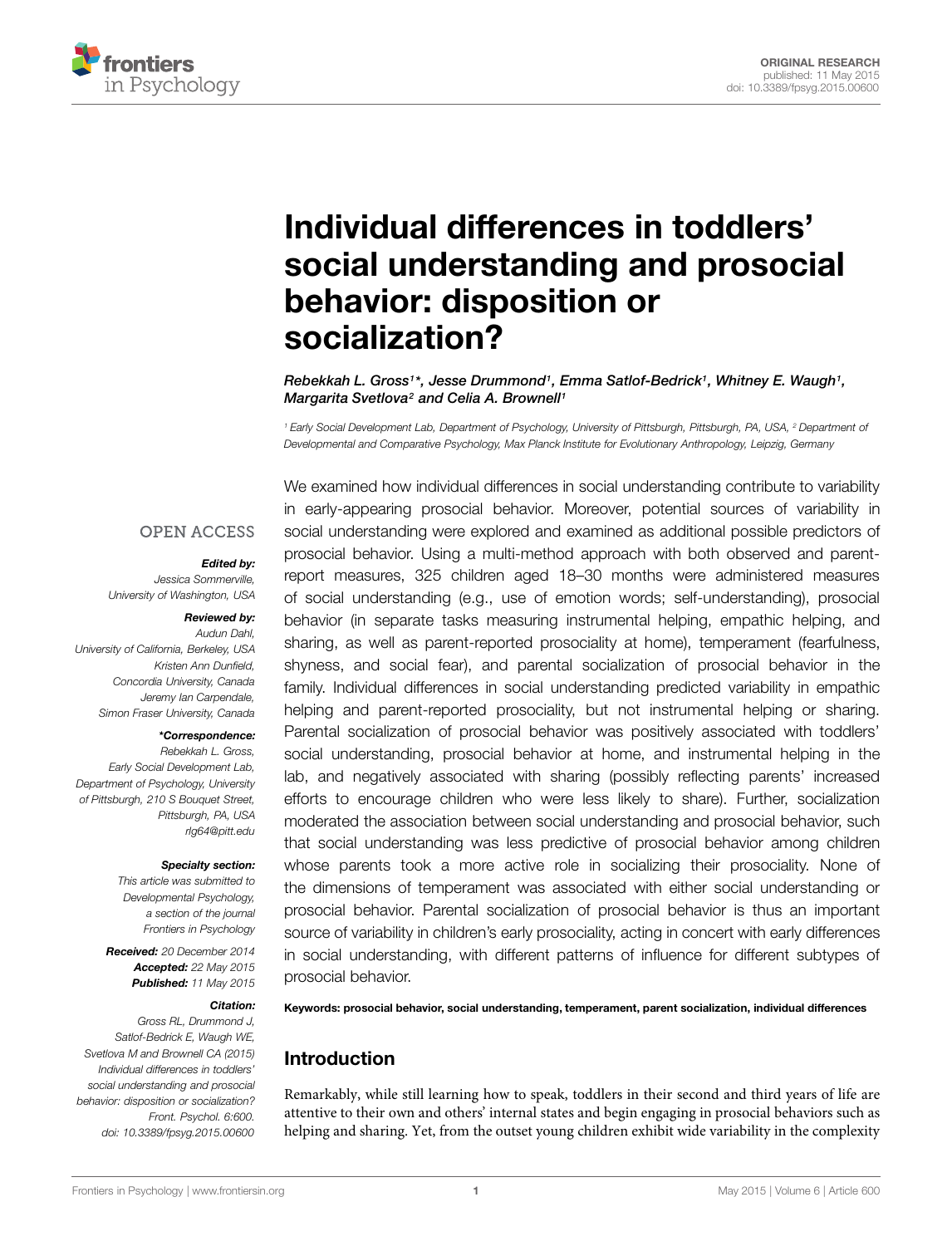and frequency of prosocial action (e.g., [Brownell et al., 2006](#page-9-0), [2013a](#page-9-1); [Warneken and Tomasello, 2006;](#page-10-0) [Warneken et al., 2006](#page-10-1); [Svetlova et al.](#page-10-2), [2010](#page-10-2); [Dunfield et al.](#page-9-2), [2011](#page-9-2)). To engage in prosocial behavior, one must be able to recognize another's goal, desire, or internal state, and respond to another's needs by intervening to alter their subjective state. Thus, even in its earliest manifestations, prosocial behavior such as helping and sharing depends on and reflects [social perception and social understanding \(](#page-10-3)Vaish and Warneken, [2012;](#page-10-3) [Brownell et al., 2013b](#page-9-3)).

Social understanding – the ability to infer others' internal states such as goals, feelings, and desires – has its origins in the first year of life and gives rise to a variety of otherorie[nted](#page-10-4) [behaviors](#page-10-4) [at](#page-10-4) [the](#page-10-4) [beginning](#page-10-4) [of](#page-10-4) [the](#page-10-4) [second](#page-10-4) [year](#page-10-4) [\(](#page-10-4)Tomasello et al., [2005](#page-10-4)). Because social cognition is necessary for prosocial behavior, we might reasonably expect that individual differences in social cognition would relate to individual differences in prosocial behavior. And, indeed, this is known to be the case for older children in whom both social cognition and prosocial behavior are well-developed [\(Eisenberg et al.](#page-9-4), [2015](#page-9-4)). However, there are few studies that examine how variability in very early social understanding relates to emerging prosocial behavior. Thus, their association is not yet clear during the period when prosocial behavior first emerges, and when both systems are undergoing rapid and dramatic change. The current study uses multiple measures of social understanding and prosocial behavior to examine this association in one- and 2-years-old children. The study also includes measures of temperament and parent socialization to explore possible sources of individual differences in toddlers' social understanding and prosocial behavior.

# Relations between Social Understanding and Prosocial Behavior in Toddlers

While prosocial behavior, such as handing a blanket to someone who is cold, may seem simple on the surface, such acts require complex understanding and action. The child must recognize that someone else has a problem, which may include understanding emotional facial expressions and their relations to others' internal feelings; understanding that the distressed party is a separate entity with unique desires and goals, while also regulating one's own desires and emotional responses; and understanding the specific type of assistance required and how to intervene, and adapting to any obstacles along the way. A small body of research has demonstrated connections between social understanding and some aspects of prosocial behavior in toddlers. For example, emotion and self-other understanding in 12- to 24-monthsold were related to empathic responsiveness to a peer's distress [\(Nichols et al., 2009](#page-10-5)). Fifteen-months-old infants who were more sensitive to unfair outcomes were also found to be more willi[ng to share their preferred toy with an adult \(](#page-10-6)Sommerville et al., [2013](#page-10-6)). Other studies have found associations between empathic concern, self- and other-understanding, and emotion understandi[ng](#page-10-7) [in](#page-10-7) [young](#page-10-7) [children](#page-10-7) [\(Bischof-Köhler](#page-9-5)[,](#page-10-7) [1991](#page-9-5)[;](#page-10-7) Zahn-Waxler et al., [1992;](#page-10-7) [Ensor and Hughes, 2005](#page-9-6); [Garner et al., 2008](#page-9-7)).

Prosocial behavior may be best conceptualized as a multidimensio[nal construct, at least in the early years \(](#page-9-8)Eisenberg and Spinrad, [2014](#page-9-8)). Indeed, distinct prosocial behaviors are often uncorrelated in toddlers [\(Dunfield et al.](#page-9-2), [2011\)](#page-9-2) and have different

neur[al signatures in the second and third years of life \(](#page-10-8)Paulus et al., [2013\)](#page-10-8). Thus, some prosocial behaviors may rely more heavily on social understanding, such as those that involve inferring an internal state (e.g., empathic helping), in contrast to others that are more strictly goal-oriented (e.g., instrumental helping). Hence, the current study builds on existing research by including measures of several distinct types of prosocial behavior to explore whether social understanding plays a different role for different types of prosocial action.

# Individual Differences in Early Social Understanding and Prosocial Behavior

Questions about relations between variability in social understanding and variability in prosocial behavior are fundamentally individual difference questions: to what extent do within-age differences in social understanding account for differences in prosocial behavior? Yet these are also normative developmental phenomena – all typically developing children achieve the basic abilities to help, share, comfort, and cooperate with others, and to represent and act on their own and others' internal subjective states. One source of variability in such normative developments is differences in rates of development. That is, at any given age, some children may be more advanced than others in social cognition and/or social behavior. One potential contributor to such within-age differences in competence may be parents' socialization of their children's responses to others' emotions and behavior [\(Brownell, 2013](#page-9-9); [Denham et al.](#page-9-10), [2015;](#page-9-10) [Eisenberg et al.](#page-9-4), [2015](#page-9-4)). Parent socialization, considered broadly, comprises the myriad ways parents help their children to become members of the social group. Socialization is a function of parental beliefs, goals, and values; occurs within many different contexts including play as well as discipline; and includes behavior ranging from the subtle (e.g., praising process vs. outcome) and indirect (e.g., monitoring) to more explicit and didactic (e.g.[, rewarding; coaching;](#page-9-12) [Eisenberg et al.](#page-9-11), [1998;](#page-9-11) Grusec and Hastings, [2007\)](#page-9-12).

A second source of individual differences in social understanding and/or prosocial behavior may be dispositional differences in children's attention to or interest in social and emotional information or social engagement. For example, research has suggested the existence of an "empathic disposition," such that some young children are dispositionally more likely than others to empathize with others in distress, regardless of their early socialization experiences [\(Nichols et al.](#page-10-5), [2009](#page-10-5)). Other dispositional or temperamental differences may affect children's attentiveness to others. These possibilities are considered more fully below.

# Parental Socialization

Parental socialization of everyday activities is a known contributor to both prosocial behavior and social understanding throughout childhood [\(Denham et al., 2015](#page-9-10); [Hastings et al.](#page-10-9), [2015\)](#page-10-9). Previous research has revealed that parents utilize a variety of socialization strategies to encourage young children's developing pr[osocial behaviors, including negotiation \(](#page-9-13)Crockenberg and Litman, [1990](#page-9-13)), scaffolding [\(Hammond et al., 2012\)](#page-9-14), and praise [\(Grusec, 1991](#page-9-15)) and that socialization approaches vary with the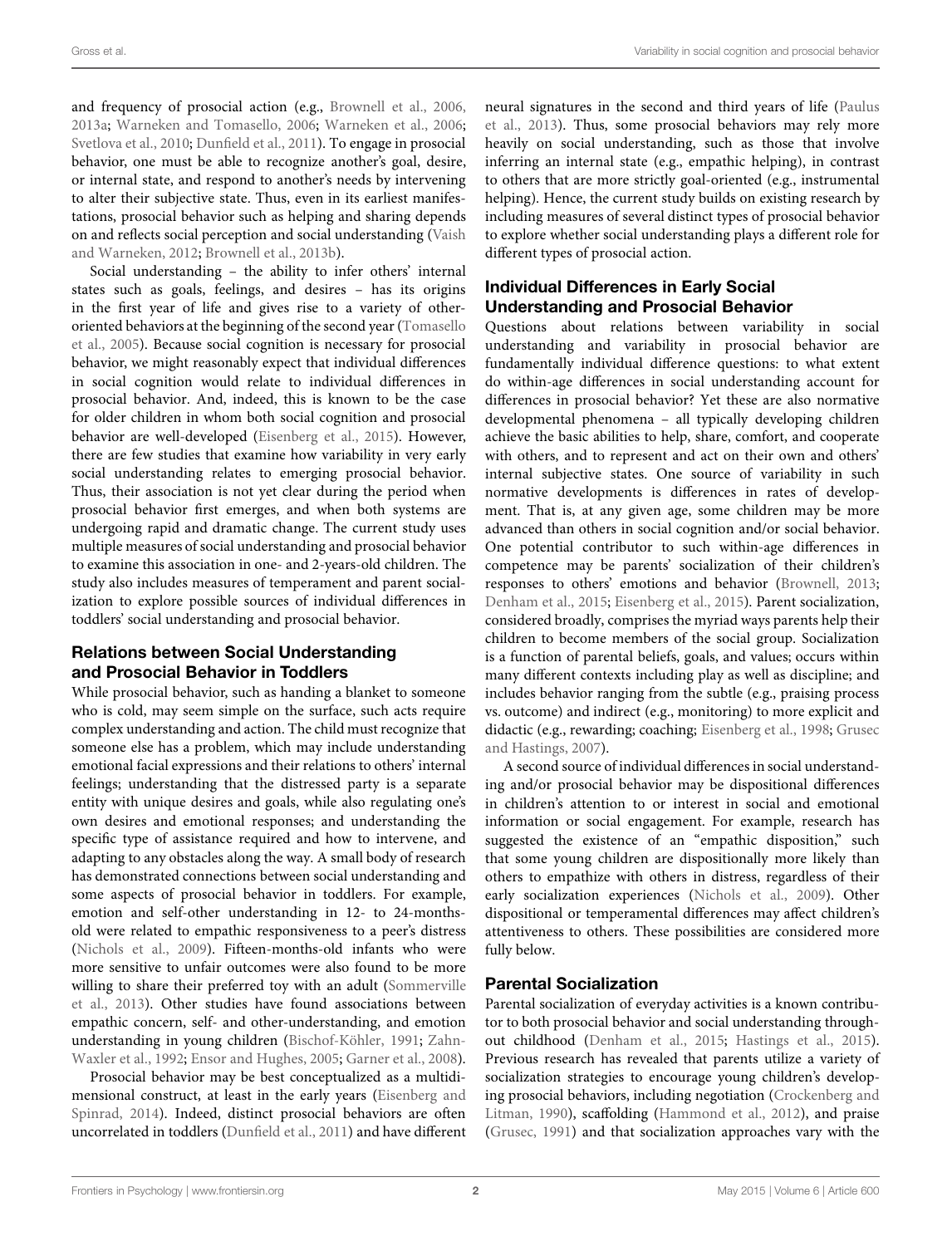age [of the toddler](#page-10-11) [\(Pettygrove et al.](#page-10-10)[,](#page-10-11) [2013](#page-10-10)[;](#page-10-11) [Dahl](#page-9-16), [2015](#page-9-16); Waugh et al., [2015\)](#page-10-11). Research has also shown that the content and context of parent socialization are associated with young children's prosocial behavior. Toddlers whose mothers scaffolded their everyday helping were more helpful toward an unfamiliar adult [\(Pettygrove et al., 2013;](#page-10-10) [Hammond and Carpendale](#page-9-17), [2015](#page-9-17)). Those whose parents engaged them in more emotion-related discourse during joint book reading, and who were particularly asked by their parents to attend to and reflect on others' emotions, helped more quickly and more often on emotionally laden helping and shari[ng tasks with other adults](#page-9-18) [\(Garner et al.](#page-9-7)[,](#page-9-18) [2008](#page-9-7)[;](#page-9-18) Brownell et al., [2013c](#page-9-18); [Drummond et al., 2014b](#page-9-19)). Thus, parents socialize early-appearing prosocial behavior in multiple ways, both by scaffolding very early instances of prosocial responding and by drawing their children's attention to the mental and emotional states of those around them.

Parent socialization may similarly influence developing social cognition [\(Carpendale and Lewis](#page-9-20), [2004](#page-9-20)). Parents' self-reported beliefs about the importance of teaching children about emotions, as well as their self-reported attention to and encouragement of their young children's emotions and their observed responses to children's emotions were associated with emotion understanding longitudinally in 3- and 5-years-old [\(Denham et al., 1994;](#page-9-21) [Denham and Kochanoff, 2002\)](#page-9-22). A number of researchers have reported associations between parent–child mental state talk and preschool children's understanding of emotions and other psychological states (e.g., [Lagattuta and Wellman](#page-10-12)[,](#page-10-13) [2002](#page-10-12)[;](#page-10-13) Ruffman et al., [2002;](#page-10-13) [Taumoepeau and Ruffman](#page-10-14), [2006](#page-10-14); [LaBounty et al.,](#page-10-15) [2008](#page-10-15)), particularly when the discourse occurs within socially connected interchanges [\(Ensor and Hughes, 2008\)](#page-9-23). Among younger children, those with more sensitive, "mind-minded" parents who respond to their infants "as individuals with minds" tend to later exhibit more advanced mentalizing abilities such as false-belief understanding [\(Meins and Fernyhough](#page-10-16), [1999](#page-10-16)). During the second year of life, as toddlers begin to label their own and others' emotions, parents also begin to discuss emotions in causal terms [\(Bretherton et al., 1986\)](#page-9-24). Thus, as with prosocial behavior, parents socialize early-developing social understanding in multiple ways, both direct and indirect.

Building on this empirical base, the current study examined potential associations between parents' self-reported socialization practices and their toddler-aged children's social understanding and prosocial behavior. In particular, we asked parents to report their everyday socialization practices that focused on scaffolding and encouragement of the child's prosocial behavior as well as on the child's attention to and discussion of emotions.

### **Temperament**

Several studies have demonstrated associations between specific dimensions of temperament and social understanding in young children. Using standard false-belief theory of mind (ToM) tasks [and parent-reported temperament measures,](#page-10-17) Wellman et al. [\(2011](#page-10-17)) found that a shy-withdrawn temperament at age 3 predicted later ToM understanding at age 5. Shyness in children as young as 18 months has been found to be positively correlated with ToM understanding at 3 years of age (Mink et al., [2014\)](#page-10-18). Similarly, children who tended to observe their peers rather than play actively with them, possibly denoting shyness or social cautiousness, were more advanced in ToM [\(Moore et al.](#page-10-19), [2011](#page-10-19)). [Wellman et al.](#page-10-17) [\(2011\)](#page-10-17) reasoned that a shy-observant, possibly more regulated and cautious, approach to social interaction might enhance children's ability to take a reflective stance on others' behavior, thereby contributing to a developing understanding of its causes in underlying mental states. While previous research provides insight into the relationship between temperament and social understanding during the preschool years, to our knowledge no research has tested the concurrent associations between a cautious, shy, possibly more fearful temperament and social understanding in infants; this is one of the aims of the current study.

Associations between temperamental fearfulness and prosocial responding have also been examined, with mixed results. [Spinrad and Stifter](#page-10-20) [\(2006\)](#page-10-20) reported that fearfulness assessed at 10 months of age predicted greater concern toward a distr[essed adult at 18 months of age. In contrast,](#page-10-21) van der Mark et al. [\(2002\)](#page-10-21) found that fearfulness observed at 16 months of age was associated with reduced empathic concern at 22 months; and [Liew et al.](#page-10-22) [\(2011](#page-10-22)) found no association between fearfulness at 18 months and concern for another's distress at 30 months. Moreover, neither [Spinrad and Stifter](#page-10-20) [\(2006\)](#page-10-20) nor [Liew et al.](#page-10-22) [\(2011](#page-10-22)) found any links between temperamental fear and actual prosocial behavior such as comforting or helping. Whether these inconsistent findings reflect variation in how temperament was measured, the particular dispositional constructs assessed (e.g., fearfulness vs. shyness), or different patterns in younger children than in older children is unknown. It thus remains an open question whether or how early temperament relates to early prosocial behavior. The current study adds to this literature by exploring concurrent associations between fearfulness, shyness, and social fearfulness and prosocial behavior in 18- to 30-months-old toddlers.

In sum, the first goal of the current study was to determine whether and how variability in toddlers' social understanding predicted their prosocial behavior. We assessed social understanding using parent report of their children's self-other differentiation and emotion-related vocabulary. We included multiple types of prosocial behavior, both as it occurs in the family environment as reported by parents and as observed in lab tasks of sharing and helping with other adults. We then examined two potential sources of individual variability in social understanding and prosocial behavior; specifically, parent socialization and specific dimensions of temperament known to predict social understanding in preschoolers and sometimes to predict prosocial behavior in toddlers.

# Materials and Methods

### **Participants**

Participants were drawn from five previously completed studies of early prosocial behavior. They included 135 18-months-olds  $(M = 18.32, SD = 0.681; girls = 65; boys = 70)$ , 56 24-monthsold  $(M = 23.36, SD = 1.45; girls = 27; boys = 29)$ , and 134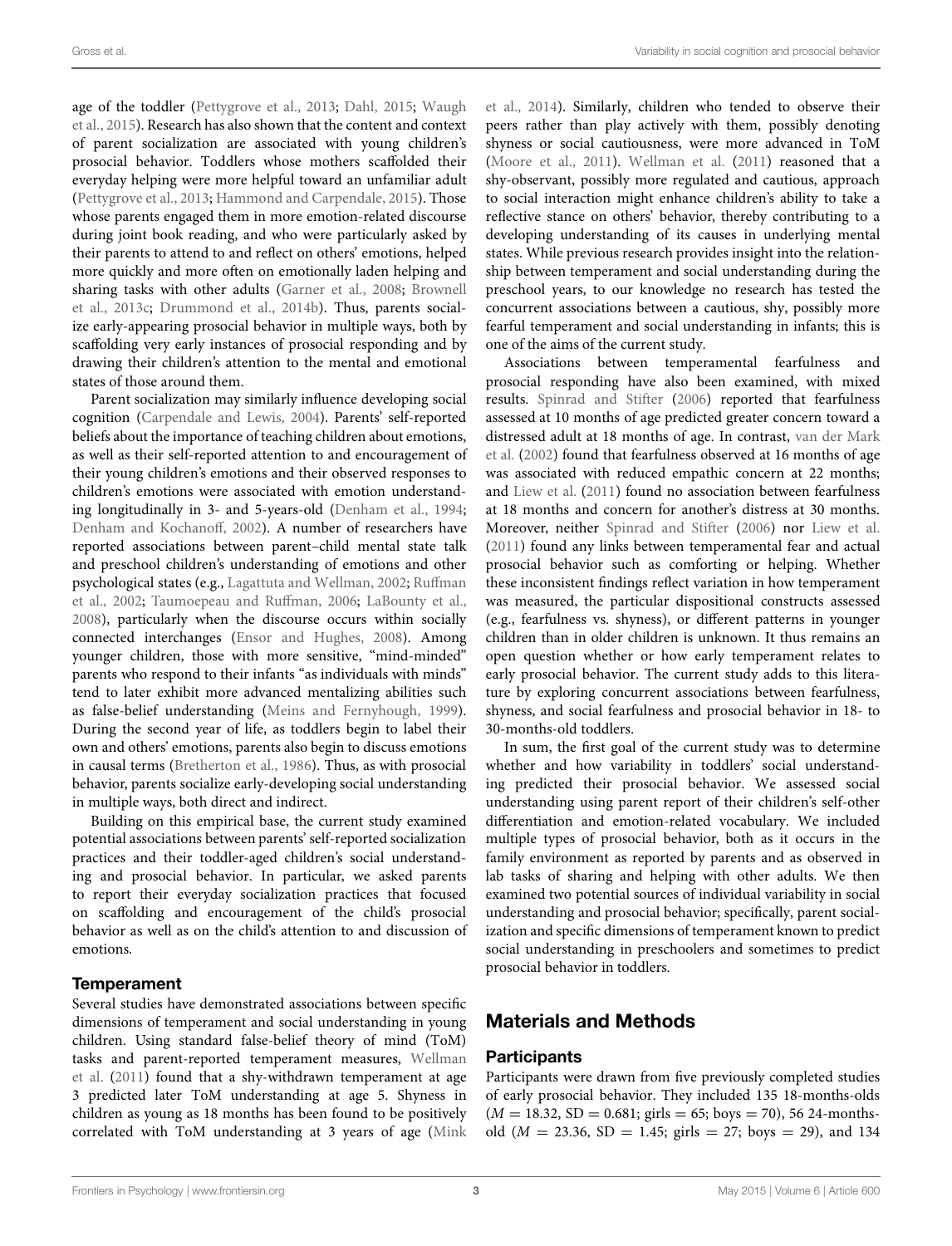30-months-old ( $M = 29.18$ ,  $SD = 1.03$ ; girls = 59; boys = 75). Families were recruited from a medium-sized city and surrounding suburbs and received a small book or toy for completing the study. All participants were healthy and typically developing. Eighty-two percent were Caucasian, 7% were biracial, 4% were African-American, 3% were Asian, 1% was Hispanic, and 3% did not disclose their race. No participants took part in more than one of the studies. University IRB approval was obtained prior to initiating each study, SRCD ethical guidelines were followed, and parents provided written consent for their own and their children's participation.

### General Procedure

Procedures were similar for each study. After a brief warmup play period in a separate room with an experimenter (E) and an assistant experimenter (AE), the child and a parent were escorted to a playroom where the study procedures were conducted. All sessions were video-recorded from behind a one-way mirror. During the study, the parent remained in the room with the child, filling out questionnaires; parents were asked not to instruct or encourage their children during the session, but otherwise to respond naturally to their children's communications or social bids. Parents completed questionnaires rating children's temperament, social understanding, prosocial behavior, and parental socialization practices (details below). Additionally, children participated in sharing and/or helping tasks with E in each study. Brief periods of free play with a standard set of toys occurred between prosocial tasks; in some cases, children completed additional procedures for a larger study between the prosocial tasks. Within each study, all tasks were administered within-subjects and counterbalanced for order.

The helping and sharing tasks followed a similar format. For each one, E needed an object or objects to which the child had access but which were out of E's reach. The child could alleviate E's need or desire by giving her or him one or more relevant objects. Two types of helping tasks were administered: instrumental helping tasks in which E dropped or misplaced an object that s/he needed to complete a goal-directed action; and empathic helping tasks in which E experienced a negative internal state such as being cold or sad that could be alleviated by a blanket or a favorite toy. In the sharing tasks the child had an abundance of objects (e.g., cars, zoo animals) and E had none. On each of the helping and sharing tasks E delivered a standard series of cues, which became progressively more detailed and specific about E's need or desire and how it could be alleviated. No thanks or praise was provided when children helped or shared with E. Children were given a score of 1 if they helped or shared on any trial and a score of 0 if they did not help or share on any trial. This dichotomous measure of helping is commonly used when evaluating prosocial [behavior](#page-10-0) [in](#page-10-0) [infants](#page-10-0) [and](#page-10-0) [toddlers](#page-10-0) [\(e.g.,](#page-10-0) Warneken and Tomasello, [2006,](#page-10-0) [2007](#page-10-23); [Over and Carpenter, 2009;](#page-10-24) [Dunfield et al.](#page-9-2), [2011](#page-9-2); [Sommerville et al., 2013](#page-10-6)).

<span id="page-3-0"></span>Details for each study are provided below. Because some of the measures differed across studies (e.g., temperament; sharing), different subsamples of participants contributed to the analyses. **[Table 1](#page-3-0)** provides a summary of the variables from each study that were used in the current analyses.

|           |             |    |                                 | TABLE 1   Ages assessed and measures available for analysis from each study. |                     |                             |                              |                    |                    |          |                                               |
|-----------|-------------|----|---------------------------------|------------------------------------------------------------------------------|---------------------|-----------------------------|------------------------------|--------------------|--------------------|----------|-----------------------------------------------|
| Study Age | (in months) | z  | EWCL+UCLA (fear)<br>Social Und: | Temp: ECBQ                                                                   | Temp: ECBQ<br>(shy) | Temp: TBAQ<br>(social fear) | socialization: PBQ<br>Parent | Instrum<br>helping | Emphelping Sharing |          | Prosocial: PBQ + SDQ<br>Parent report - child |
|           | 18,30       | 88 | $\times$                        |                                                                              |                     |                             | $\times$                     | $\times$           | $\times$           | $\times$ |                                               |
| $\sim$    | 18, 30      | 58 | $\times$                        |                                                                              |                     |                             | $\times$                     | $\times$           | $\times$           |          | $\times$                                      |
| က         | 80          | 45 | $\times$                        | $\times$                                                                     | $\times$            |                             |                              | $\times$           | $\times$           |          |                                               |
| 4         | 18, 24      | 8  | $\times$                        |                                                                              |                     | $\times$                    | $\times$                     |                    |                    | $\times$ | $\times$                                      |
| 5         | 18, 30      | 74 |                                 | $\times$                                                                     | $\times$            |                             | $\times$                     | $\times$           | $\times$           |          |                                               |
|           |             |    |                                 |                                                                              |                     |                             |                              |                    |                    |          |                                               |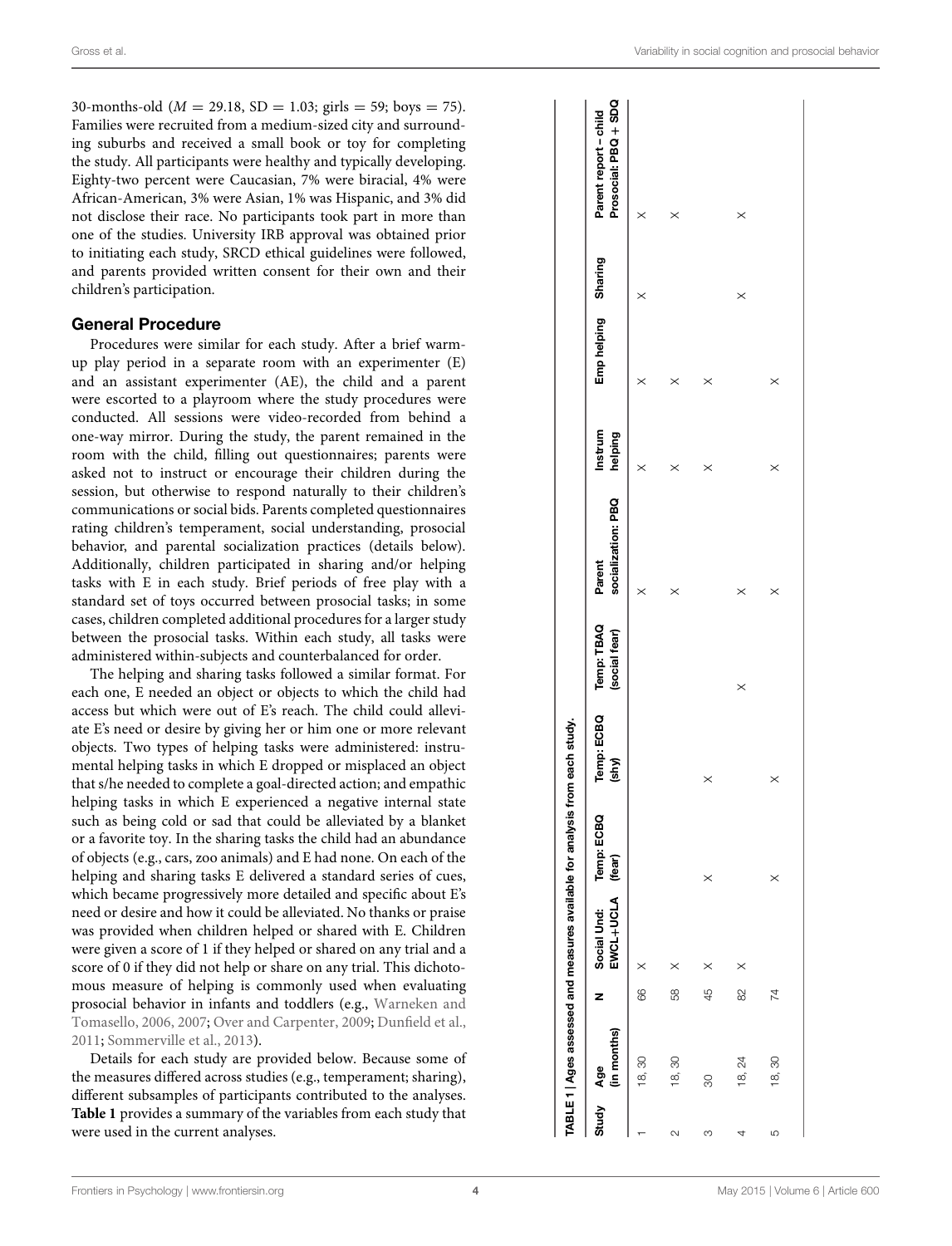# Studies 1 and 2

Studies 1 and 2 [\(Waugh et al.](#page-10-25), [2013](#page-10-25)) included 71 18-months-old  $(M = 18.61, SD = 0.843)$ , and 53 30-months-old  $(M = 28.99,$  $SD = 0.973$ . Both studies included an instrumental helping task and an empathic helping task; Study 1 additionally included two sharing tasks.

In the [instrumental helping task \(adapted from](#page-10-24) Over and Carpenter, [2009](#page-10-24)), while E kneeled to place some things on a small table, she "accidentally" dropped six sticks on the floor on the far side of the table. During the empathic helping task (adapted from [Svetlova et al.](#page-10-2), [2010](#page-10-2)) E became cold while sitting on one side of the room, having placed her blanket on a table across the room; prior to the empathic helping task, E modeled being cold and demonstrated that her blanket made her warm.

The two sharing tasks (adapted from [Brownell et al., 2013a\)](#page-9-1) were administered by E while AE and the child sat next to each other at side-by-side tables. AE served as a playmate and did not direct the child or the activities. The two tasks were identical but for different toys (cars; animals). E first evenly distributed several toys to both AE and the child; after a 60 s free-play period, E removed the toys from AE and the child, placed all of toys in front of the child, and moved to a corner of the room behind the child.

# Study 3

Study 3 [\(Drummond et al.](#page-9-25), [2014a\)](#page-9-25) included 45 30-months-old  $(M = 28.73, SD = 1.136)$  who were administered two instrumental and two empathic helping tasks. Two of these were identical to the tasks in Studies 1 and 2 (dropped sticks; cold) and two were unique to this study. In the new instrumental helping task, E "accidentally" dropped a stack of papers from a high cabinet onto the floor while reaching into the cabinet. In the new empathic helping task, E became sad after receiving a phone call; he had previously shown the child that his favorite toy made him happy, but it was now on a table out of his reach.

# Study 4

Study 4 [\(Brownell et al., 2013a\)](#page-9-1) included 26 18-monthsold  $(M = 18.0 \text{ months}; SD = 0.5)$  and 56 24-months-old  $(M = 23.4$  months; SD = 1.45). Six sharing tasks, differing only in the toys to be shared, were administered following the same procedures as in Study 1. See [Brownell et al.](#page-9-1) [\(2013a](#page-9-1)) for detailed description of tasks and procedures.

# Study 5

Study 5 [\(Svetlova et al.](#page-10-2), [2010](#page-10-2)) included 38 18-months-old  $(M = 18.46$  months;  $SD = 0.48$ ) and 36 30-months-old  $(M = 30.32 \text{ months}; SD = 0.68)$ . Three instrumental helping tasks and three empathic helping tasks were administered following the same procedures as in Study 3. The three instrumental helping tasks were unique to this study; two of the empathic

helping tasks were identical to those used in Study 3 (cold; sad) and one was unique to this study. In the first instrumental helping task, E dropped a clothespin out of reach while clipping cloths to a clothesline (adapted from [Warneken and Tomasello](#page-10-0), [2006](#page-10-0)). In the second instrumental helping task, E ran out of wrappers while wrapping toys and the additional wrappers were out of her reach. In the third instrumental helping task, E needed a toy she had been playing with but it was out of her reach. In the new empathic helping task, E became frustrated with her messy hair hanging in her eyes and needed a hairclip that was out of her reach (E had previously demonstrated that the hairclip was used to clip her hair up and that it alleviated the frustration with her messy hair). See [Svetlova et al.](#page-10-2) [\(2010](#page-10-2)) for detailed descriptions of tasks and procedures.

# Questionnaires

During each study, parents filled out questionnaires about their child including temperament, social understanding (two questionnaires), prosocial behavior (two questionnaires), and parental socialization practices. Cronbach's alphas ranged from 0.79 to 0.97 across the studies. While not all studies contained the same questionnaires, the questionnaires that were used across studies were identical. Please see **[Table 1](#page-3-0)** for a summary of the measures used in each study that are included in analyses.

### Social Understanding

Social understanding was measured using a composite score from the UCLA Self-Understanding questionnaire [\(Stipek et al.](#page-10-26), [1990](#page-10-26)) and the Emotion Words Checklist (EWCL; [Brownell et al.](#page-9-0), [2006](#page-9-0)). The UCLA Self-Understanding questionnaire consists of 24 items rated on a 3-point scale  $(0 =$  definitely not;  $1 =$  sometimes;  $2 =$  definitely) that evaluate self-recognition, self-description, and self-evaluation in toddlers and young preschoolers. The EWCL consists of a list of 29 emotionrelated words adapted from [Bretherton and Beeghly](#page-9-26) [\(1982](#page-9-26)) and [Shatz et al.](#page-10-27) [\(1983](#page-10-27)). Parents indicated how often the child had said each emotion word in the past 6 months  $(0 = \text{Never}; 1 = \text{once} \text{or twice}; 2 = \text{three-five times};$ 3 = Often). Scores on each instrument were standardized and then summed to create a composite social understanding variable. Raw scores (summed) ranged from 0 to 135  $(M = 47.513, SD = 27.985).$ 

### **Temperament**

Parents rated their children's temperament using the Early Childhood Behavior Questionnaire (ECBQ; [Putnam et al.](#page-10-28), [2006](#page-10-28)) or the Toddler Behavior Assessment Questionnaire (TBAQ; [Goldsmith, 1996](#page-9-27)). Of interest for the current study were the subscales of fearfulness and shyness from the ECBQ and the social fear subscale from the TBAQ. On the ECBQ parents rated 11 fear-related behaviors and 12 shyness-related behaviors on a 7-point scale according to how often parents had observed them during the previous 2 weeks ( $1 =$  Never;  $2 =$  Very rarely;  $3 =$  Less than half the time;  $4 =$  About half the time;  $5 =$  More than half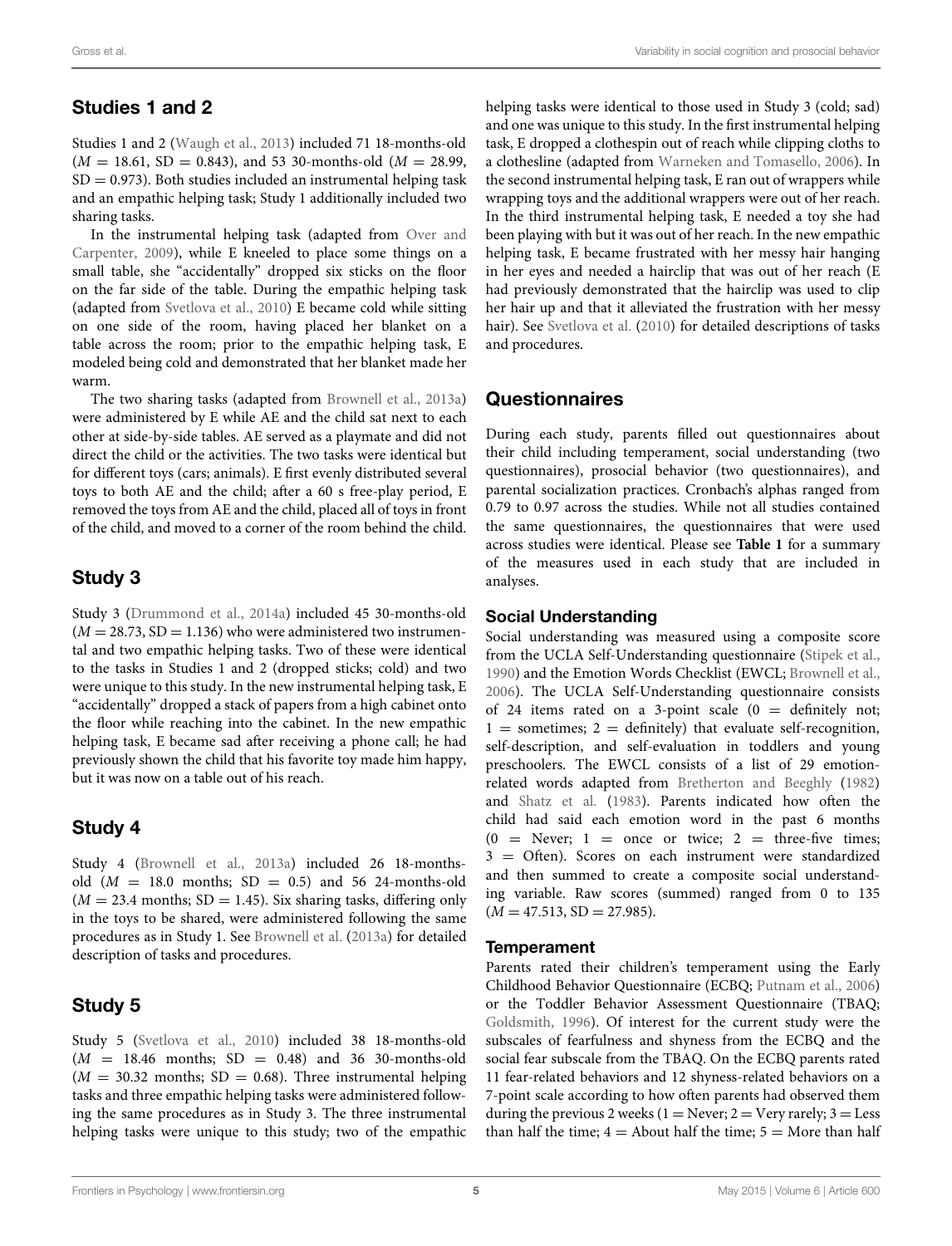the time;  $6 =$  Almost always;  $7 =$  Always). Children received an average fearfulness score of  $1-7$  ( $M = 2.545$ , SD = 0.87) and an average shyness score of  $1-7$  ( $M = 3.52$ , SD = 0.99). We standardized and summed the fearfulness and shyness scores to create a composite shy-fearful score. On the TBAQ parents used the same 7-point scale to rate 11 social fear-related behaviors in their children. Children received an average social fear score of  $1-7$  ( $M = 3.59$ ,  $SD = 1.01$ ) which was standardized for analyses.

# Parent-reported Prosocial Behavior and Socialization Practices

Parents completed the prosocial behavior subscale of the Goodman Strengths and Difficulties questionnaire (SDQ; [Goodman](#page-9-28), [1997](#page-9-28)), which contains five items (e.g., "kind to younger children;" "considerate of other people's feelings") rated on a 3-point scale  $(0 = Not True; 1 = Sometimes True;$  $2$  = Certainly True); children received a total score of 0-10  $(M = 6.24, SD = 1.87)$ . Parents also completed a questionnaire (Prosocial Behavior Questionnaire; PBQ) developed to assess their socialization practices related to prosocial behavior (e.g., "Ask my child to help even if I don't really need it, just for the purpose of teaching him/her about helping;" "Praise/thank my child when s/he helps me or someone else;" "Talk about my child's and other people's feelings with my child") as well as the child's demonstration of prosocial behavior at home (e.g., "Tries to help me around the house;" "Willingly shares food or toys with a parent without being asked"). Parents rated 12 socialization items and 14 child prosocial behavior items on a 5-point Likert scale ( $0 =$  Not at all;  $1 =$  Once or twice;  $2 =$  Sometimes, a few times a month;  $3 =$  Often, a few times a week;  $4 =$  All the time, everyday), yielding total scores ranging from 0–48 (*M* = 36.83,  $SD = 8.00$ ) and 0-56 ( $M = 36.18$ ,  $SD = 7.80$ ), respectively. Scores for children's prosocial behavior from the SDQ and from the PBQ child prosocial behavior subscale were standardized and summed to produce a total parent-reported prosocial behavior variable.

# **Results**

The primary goal of the current study was to examine relations between individual differences in toddlers' social understanding and prosocial behavior, as well as parent socialization and several dimensions of temperament. To examine predictors of parent-reported prosocial behavior, we calculated partial correlations, controlling for age and gender (where appropriate), among social understanding, parent socialization, temperament, and parent-reported prosocial behavior. To examine predictors of the observed measures of prosocial behavior from the lab tasks, we calculated one-way ANCOVAs, controlling for age and gender (where appropriate), with the categorical helping/sharing variable as the independent variable, and temperament, social understanding, and parent socialization as dependent variables. **[Table 1](#page-3-0)** specifies which studies contributed which variables for analyses, and **[Table 2](#page-5-0)** provides descriptive information for the raw (unstandardized) scores.

| Study  | (in months)<br>Age      |    |                            | N Social und Temp (ECBQ):<br>tear | Temp (ECBQ):<br>ξ | Temp (TBAQ):<br>social fear          | socialization<br>Parent                                 | Lab: instrum<br>helping <sup>a</sup> | Lab: emp<br>helping <sup>a</sup>                                                                                                 | Lab: sharing <sup>a</sup> | Parent report: child<br>prosocial <sup>b</sup>                                                |
|--------|-------------------------|----|----------------------------|-----------------------------------|-------------------|--------------------------------------|---------------------------------------------------------|--------------------------------------|----------------------------------------------------------------------------------------------------------------------------------|---------------------------|-----------------------------------------------------------------------------------------------|
|        | $\infty$                | 33 | (16.26)<br>24.78           |                                   |                   |                                      | 35.88<br>(7.85)                                         | $\overline{\mathcal{S}}$             |                                                                                                                                  | ු                         | 3.95                                                                                          |
|        | 30                      | 33 | 71.42                      |                                   |                   |                                      |                                                         |                                      |                                                                                                                                  | (85%)<br>30<br>(91%)      |                                                                                               |
| $\sim$ | ≌                       | 38 | (17.70)<br>22.59<br>(9.58) |                                   |                   |                                      | 38.42<br>(5.17)<br>(5.54<br>(5.26)                      |                                      | $\begin{array}{lll} 12 \\ 128\% \\ 26 \\ 26 \\ 79\% \\ 17 \\ 18\% \\ (15\%) \\ (15\%) \\ (15\%) \\ (26\%) \\ (96\%) \end{array}$ |                           | $\begin{array}{c} (0.87) \\ 4.24 \\ (0.62) \\ 0.92 \\ (0.94) \\ (0.72) \\ (0.72) \end{array}$ |
|        | 80                      | 8  | (17.61)<br>78.65           |                                   |                   |                                      | 40.57<br>(2.82)                                         |                                      |                                                                                                                                  |                           |                                                                                               |
| S      | 80                      | 45 | 71.10<br>(23.70)           | $2.45$<br>(0.87)                  |                   |                                      |                                                         |                                      |                                                                                                                                  |                           |                                                                                               |
| 4      | $\frac{8}{1}$           | 26 | (10.00)<br>23.24           |                                   |                   |                                      |                                                         |                                      |                                                                                                                                  | 25<br>(96%)               |                                                                                               |
|        | 24                      | 56 | (20.61)<br>46.11           |                                   |                   | 30.20<br>(11.31)<br>34.55<br>(12.10) |                                                         |                                      |                                                                                                                                  | (100%)<br>56              | $3.18$<br>$(0.60)$<br>$3.52$<br>$(0.75)$                                                      |
| 5      | $\frac{\infty}{\infty}$ | 38 |                            | (0.92)<br>2.53                    | (1.04)<br>3.58    |                                      | 36.72<br>(6.77)<br>(6.78)<br>(6.76)<br>(8.78)<br>(8.78) | $\frac{2}{3}$                        | $\frac{1}{2}$                                                                                                                    |                           |                                                                                               |
|        | 80                      | 86 |                            | (0.83)<br>2.67                    | (0.98)<br>3.46    |                                      | (6.29)                                                  | $(100%)$<br>33<br>(100%)             | (100%)<br>$(97%)$<br>33                                                                                                          |                           |                                                                                               |

TABLE 2 | Descriptive statistics (mean and SD) for raw (unstandardized) data.

<span id="page-5-0"></span>ទូ

statistics

**Descripti** 

 $E<sub>2</sub>$ **RA** 

 $\overline{5}$ 

data.

(unstandardized)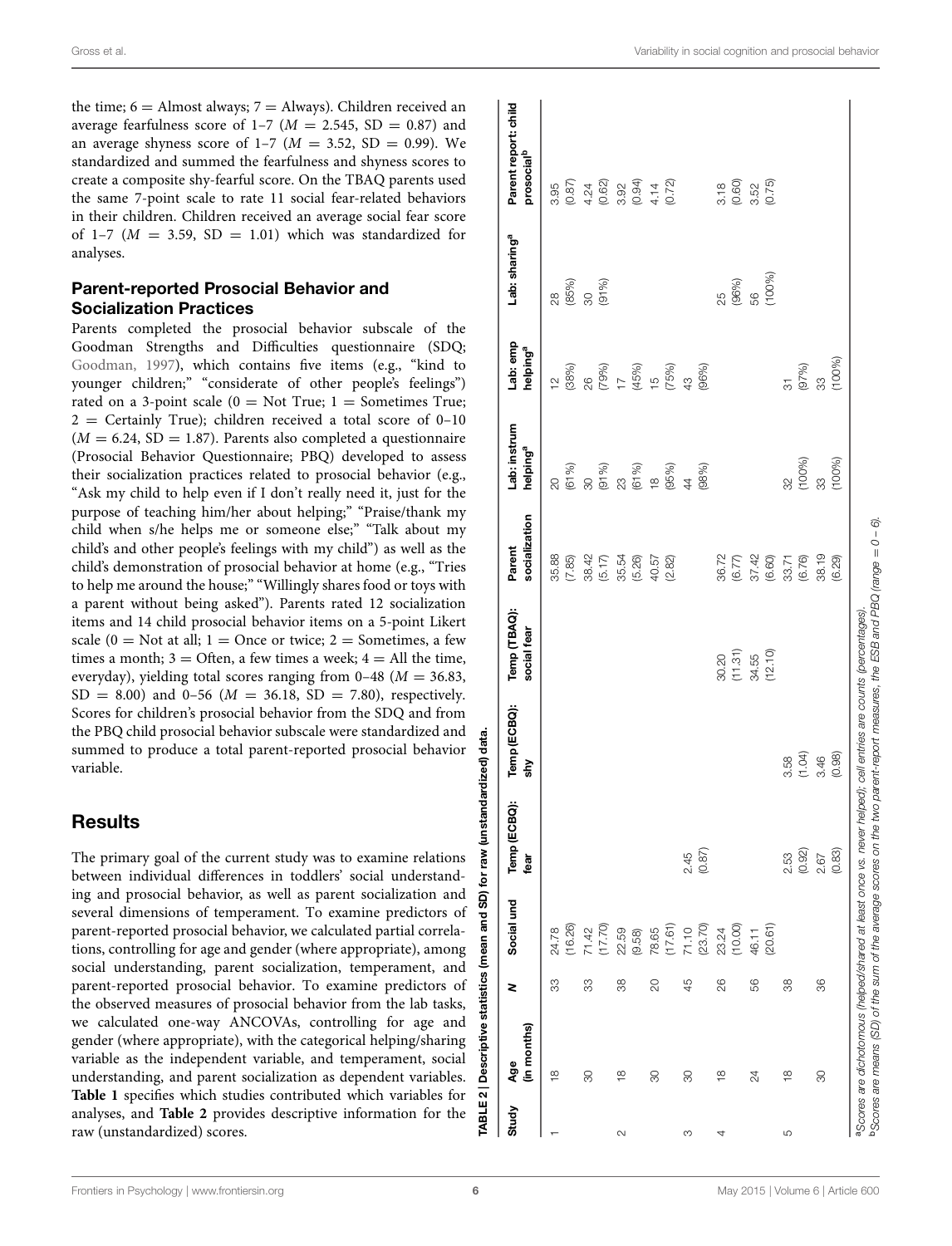#### Preliminary Analyses

Preliminary analyses revealed, as would be expected, that age was positively correlated with social understanding  $[r(229) = 0.78, p < 0.001]$ , parent socialization practices  $[r(236) = 0.24, p < 0.001]$ , and parent-reported prosocial behavior  $[r(193) = 0.19, p < 0.01]$ . Furthermore, children who helped were significantly older than those who did not, for both instrumental helping  $[M = 25.15 \text{ mos. vs. } M = 19.89$ mos.;  $F(1,231) = 30.017, p < 0.001$  and empathic helping  $[M = 25.53 \text{ mos. vs. } M = 21.06 \text{ mos.}; F(1,231) = 32.841,$  $p < 0.001$ . Because the focus of this paper is on individual differences rather than age differences, age is controlled in all analyses.

Analyses revealed few differences by gender. Girls were rated significantly higher than boys on temperamental fear [all scores standardized;  $M = 0.33$  vs.  $M = -0.34$ ;  $F(1,110) = 12.640$ , *p <* 0.001], as well as on the shy-fearful composite score  $[M = 0.36 \text{ vs. } M = -0.32; F(1,66) = 8.685, p < 0.01]; \text{ girls}$ and boys did not differ on the social fear subscale. Girls had significantly higher social understanding scores  $[M = 0.22$  vs. *M* = −0.18; *F*(1,227) = 9.515, *p* < 0.01]. Girls also had significantly higher scores on parent-reported prosocial behavior  $[M = 0.33$  vs.  $M = -0.26$ ;  $F(1,191) = 5.75$ ,  $p < 0.05$ ] and were marginally more likely to help in empathic helping situations (85 vs. 71%;  $\chi^2 = 3.693$ ,  $p < 0.1$ ,  $n = 233$ ). Because gender differences were not systematic, gender is controlled only when relevant.

Finally, to examine whether different measures of prosocial behavior were associated, we conducted a series of chi-square analyses between each of the observed categorical helping/sharing scores, and point bi-serial correlations between parent-reported prosocial behavior and the observed categorical helping/sharing scores. Results showed that empathic helping was significantly related to instrumental helping  $(\chi^2 = 55.98, p < 0.001, n = 232)$ , sharing  $(\chi^2 = 7.94,$  $p \le 0.01$ ,  $n = 65$ ), and parent-reported prosocial behavior  $(r_{\text{ph}} = 0.19, p < 0.05, n = 122)$ . Instrumental helping was significantly related to parent-reported prosocial behavior  $(r_{\text{ph}} = 0.21, p < 0.05, n = 122)$ , but not sharing ( $\chi^2 = 0.003$ , *ns*, *n* = 66). Sharing and parent-reported prosocial behavior were unrelated  $(r_{\text{pb}} = -0.15, \text{ns}, \text{n} = 144.$  This variability in associations among various types of prosocial behavior is consistent with other recent findings with toddlers (e.g., [Dunfield et al., 2011\)](#page-9-2) and with larger conceptualizations of prosocial behavior as a multifaceted, multidimensional construct, with distinct subtypes that call on unique as well as overlapping [skills, understanding, and motivations \(](#page-10-29)Thompson and Newton, [2013;](#page-10-29) [Dunfield](#page-9-29), [2014](#page-9-29); [Eisenberg and Spinrad,](#page-9-8) [2014](#page-9-8)).

### Associations between Social Understanding and Prosocial Behavior

The first aim was to determine associations between individual differences in social understanding and individual differences in prosocial behavior. For parent-reported prosocial behavior, the partial correlation controlling for age and gender yielded a significant association with parent-reported social understanding  $[r(176) = 0.18, p < 0.05]$ . A series of one-way ANCOVAs controlling for age was then conducted with each of the observed categorical helping/sharing variables as factors and parentreported social understanding as the outcome. Children who helped in at least one empathic helping task, compared to those who did not help in any, had significantly higher social understanding scores  $[M = 0.28 \text{ vs. } M = -0.56; F(1,77) = 5.503,$ *p <* 0.05]. There were no differences in social understanding for children who helped instrumentally vs. those who did not, or for children who shared vs. those who did not. Thus, early individual differences in social understanding are associated with both parent-reported prosocial behavior and observed empathic helping, but not with sharing or instrumental helping.

# Does Parent Socialization or Temperament Predict Social Understanding?

The second aim was to determine whether individual differences in parent socialization or temperament were associated with differences in social understanding. Parent socialization was significantly positively correlated with toddlers' social understanding, controlling for age and gender  $[r(156) = 0.28$ , *p <* 0.001]. However, no significant associations were found between any of the temperament measures and social understanding, controlling for age and gender.

# Does Parent Socialization or Temperament Predict Prosocial Behavior?

The third aim was to determine whether individual differences in parent socialization or in temperament were associated with individual differences in prosocial behavior. For parent-reported prosocial behavior, partial correlations controlling for age yielded significant associations with parent socialization  $[r(158) = 0.42]$ , *p <* 0.001], but not with temperament. A series of one-way ANCOVAs controlling for age was then conducted with each of the observed categorical helping/sharing variables as factors and parent socialization and temperament as outcomes. Results revealed that parent socialization practices did not differ between children who helped or shared at least once on and those who did not; nor were there were differences in shy/fearful temperament between those children who helped or shared and those who did not. Thus, similar to the findings for social understanding, variability in parent socialization with their toddlers was associated with variability in parent-reported prosocial behavior.

# **Discussion**

With the growing number of demonstrations of the remarkable prosociality of children in their second year of life, attention has recently focused on identifying age-related changes and potential developmental mechanisms underlying this capacity (e.g., [Warneken and Tomasello](#page-10-30)[,](#page-9-30) [2009](#page-10-30)[;](#page-9-30) [Brownell, 2013;](#page-9-9) Barragan and Dweck, [2014](#page-9-30); [Carpendale et al., 2014;](#page-9-31) [Dunfield](#page-9-29), [2014](#page-9-29); [Paulus](#page-10-31), [2014](#page-10-31)). Much less attention has been paid to the question of individual differences: why are some young children more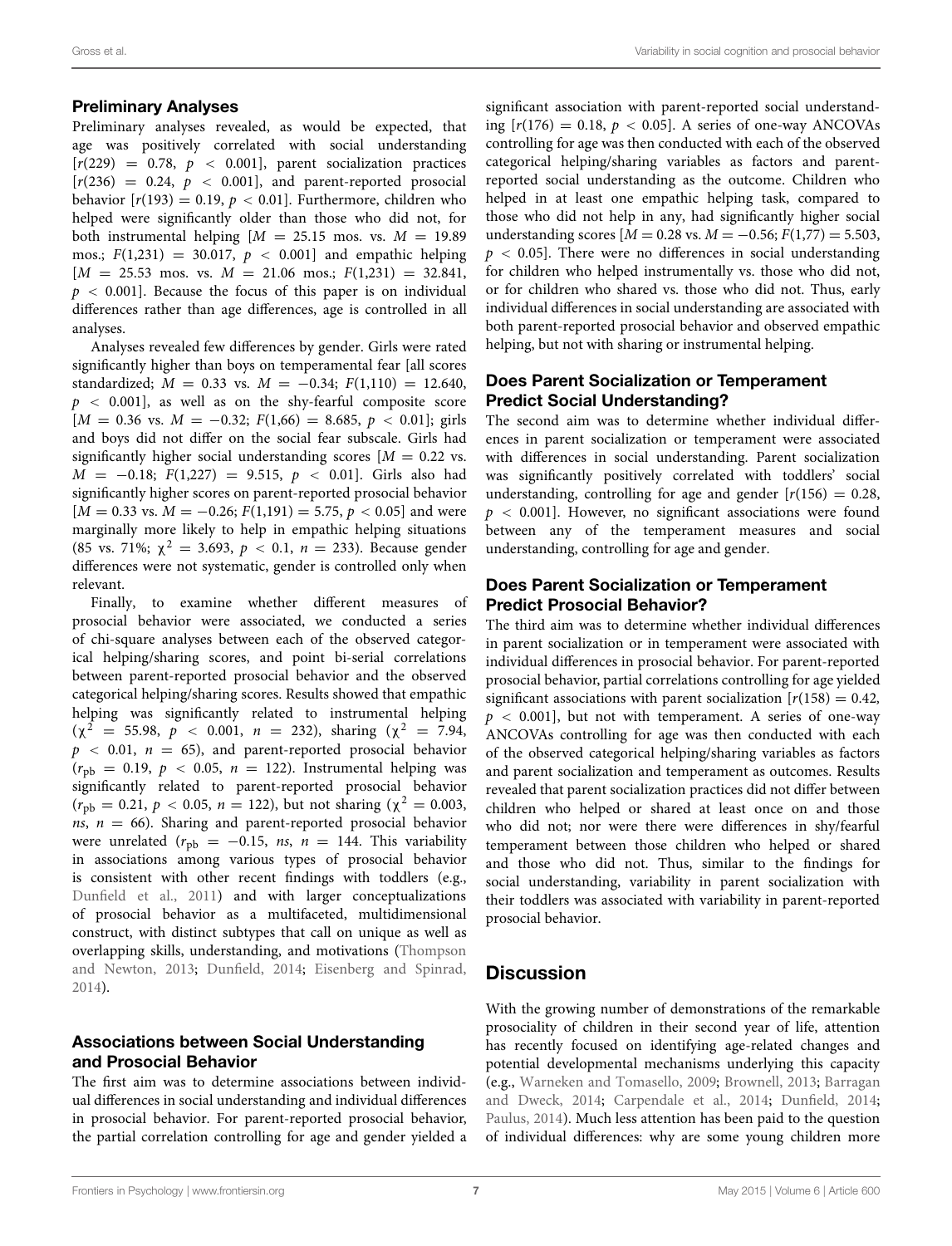likely to behave prosocially than others? One obvious possibility lies in individual differences in empathic concern for others' distress, known from several decades of study to differ among children when it first makes its appearance in the second year (e.g., [Bischof-Köhler](#page-9-5), [1991;](#page-9-5) [Zahn-Waxler et al., 1992](#page-10-7)[;](#page-10-32) Roth-Hanania et al., [2011](#page-10-32)). In the current study, we have looked to another potential source, individual differences in early social understanding.

Because early developments in prosocial behavior and social understanding are universal normative accomplishments, we have conceptualized the sources of individual variability in these capacities as arising from either dispositional differences or differences in rates of development. That is, even as early as the second year of life, some children may be dispositionally or temperamentally more interested in, attentive to, and reflective about others' emotions, needs, and desires than other children. Or some children may be more developmentally advanced in such abilities than others, which can occur for many reasons; here we focused on parental socialization as a potential contributor. There is evidence that differences in both disposition and rate of development relate to social understanding and prosocial behavior in childhood, as previously reviewed, but little evidence for when in development such associations arise.

In the current report, combining data from several previous studies of helping and sharing in 1- and 2-years-old, we found that individual variability in social understanding predicted both parent-reported prosocial behavior at home and whether children were likely to help an adult with emotion-based, empathic helping tasks in the lab. Social understanding did not predict children's instrumental helping in the lab. Examining potential sources of variability in both social understanding and prosocial behavior, we found no evidence that variability in either was associated with the temperamental quality of a fearful, shy or socially cautious stance, as has previously been shown in childhood (e.g., [Wellman et al., 2011;](#page-10-17) [Mink et al.](#page-10-18), [2014](#page-10-18)). In contrast, we did find that parental socialization of behavior linked with prosocial responding, which is likely to affect rates of development, was associated with individual differences in both social understanding and prosocial behavior. We discuss these findings in greater detail below.

# Individual Differences in Social Understanding Predict Prosocial Behavior

Children's social understanding in the current study was assessed by parent report of their self-understanding (e.g., mirror selfrecognition; pride) and their understanding and use of emotion and internal state words (e.g., happy, sad, hungry). Controlling for age differences in both social understanding and prosocial behavior, 18- to 30-months-old children with more advanced levels of social understanding were also more likely to help an adult who was cold or sad by bringing a blanket or favorite toy to alleviate the adult's distress, and were reported by their parents to demonstrate prosocial behavior more often in daily life.

These findings are consistent with larger conceptual frameworks in which early-emerging social understanding is hypothesized to contribute to the genesis of prosocial responding in the second year of life (e.g., [Vaish et al., 2009;](#page-10-33) Brownell

et al., [2013b](#page-9-3); [Paulus, 2014\)](#page-10-31). They are also consistent with the handful of other studies that have directly assessed some aspect of social understanding in toddlers (e.g., fairness; joint attention; personal pronouns; intention understanding) and concurrently assessed some form of prosocial behavior (e.g., sharing, helping, cooperation) and have reported positive associations (e.g., Ensor and Hughes, [2005;](#page-9-6) [Brownell et al.](#page-9-0), [2006](#page-9-0); [Nichols et al., 2009](#page-10-5); [Sommerville et al.](#page-10-6), [2013](#page-10-6); [Kartner et al., 2014;](#page-10-34) [Newton et al.](#page-10-35), [2014\)](#page-10-35).

Unique to this study, we extended the association with prosocial behavior in previous laboratory-based studies to toddlers' everyday prosocial behavior in the family. This is important for demonstrating that the particular opportunities or challenges characteristic of laboratory tasks are not what drives these early-appearing associations between social understanding and prosocial behavior. Rather, variability in social understanding relates to nascent prosocial behavior in the everyday life of the home as well. As previous scholars have argued, family contexts are not only the primary setting in which prosocial behavior arises, but are also distinctively demanding of social understanding (e.g., [Dunn and Munn](#page-9-32), [1985;](#page-9-32) [Thompson and Newton](#page-10-29), [2013\)](#page-10-29).

We also found that variability in social understanding differentially predicted empathic versus instrumental helping in the lab. Notably, in our tasks, the superficial task demands are identical across instrumental and empathic helping: the child needs to bring the adult an object that the child, but not the adult, can reach which will permit the adult to achieve a goal (instrumental helping) or will alleviate the adult's negative internal state such as being cold or sad (empathic helping). What differs between the two types of scenarios is the nature of the social understanding required. For instrumental helping, the problem is immediate, concrete, and requires recognition of another's goals, an ability that infants are known to be capable of in the first year of life [\(Woodward](#page-10-36), [2005](#page-10-36)). For empathic helping, however, the inferences are more complex and abstract, requiring some understanding of the links among facial and bodily expressions, subjective states, the contextual factors that give rise to particular internal states, and how particular actions can alter another's internal state. It is telling, therefore, that a general measure of social and emotional understanding as reported by parents predicted just the sort of prosocial responding that depends on more complex inferences about others' internal states. This finding also adds to the growing body of evidence that instrumental and empathic helping may derive from different underlying mechanisms [\(Paulus et al.](#page-10-8), [2013](#page-10-8); [Dunfield](#page-9-29), [2014\)](#page-9-29).

# Does Temperament Predict Individual Variability in Social Understanding or Prosocial Behavior?

One potential source of within-age variability in social understanding and prosocial behavior is dispositional differences in children's interest in others' emotions and mental states or their motivation to intervene in them. However, in contrast to the intriguing, albeit still limited evidence for associations between a shy, socially fearful temperament and advanced social reasoning in preschool children [\(Wellman et al.](#page-10-17), [2011](#page-10-17);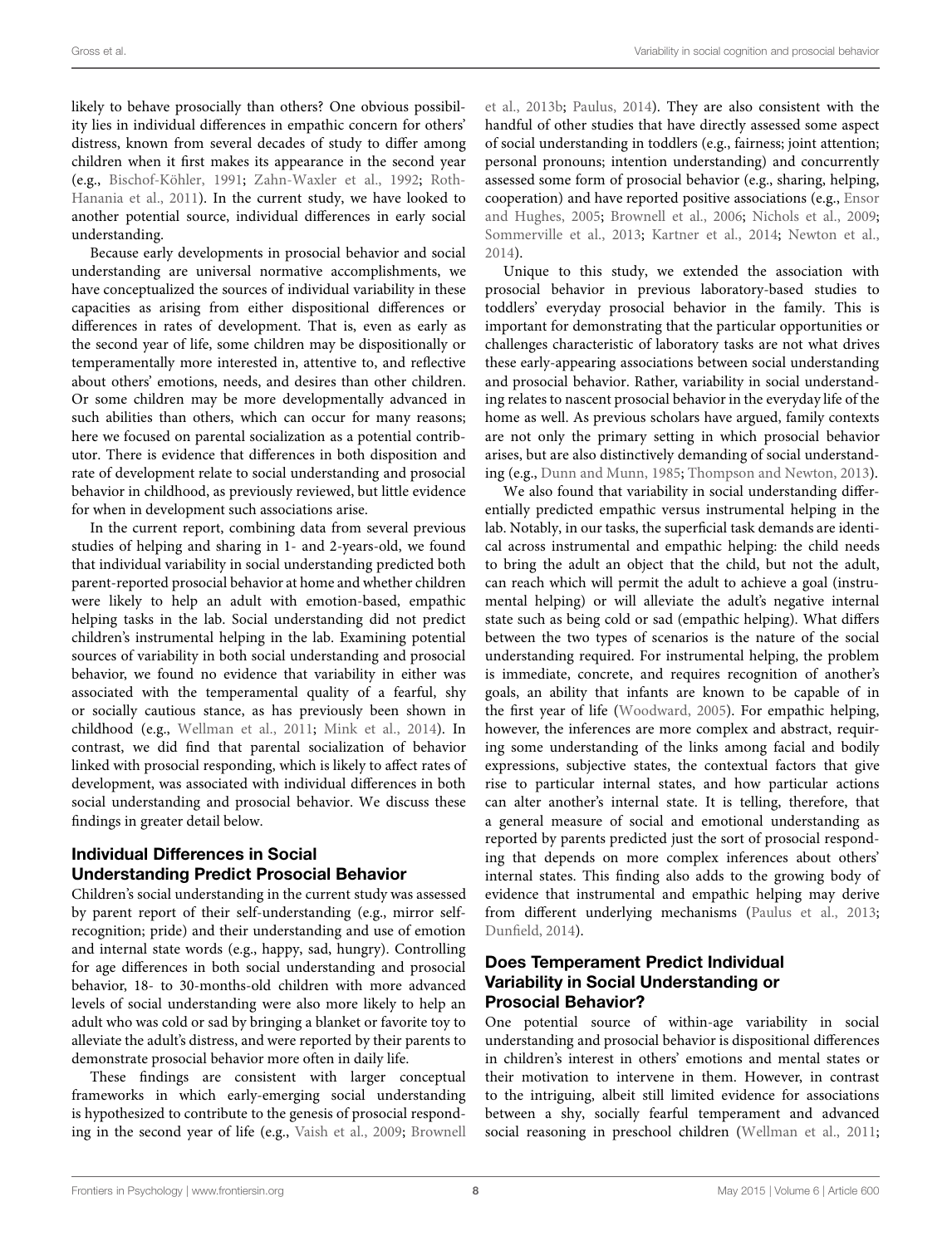[Mink et al., 2014](#page-10-18)), in the current study with toddlers we found little evidence for such temperament differences predicting concurrent social understanding. Previous studies have reported modest, but significant, associations with shyness or social fear rather than with more generalized fear such as fear of the dark or of loud noises. In the current data, no relations were found with either type of fearfulness. This may be because the mechanism presumed to underlie the association with ToM in older children, a more reflective stance on others' behavior and mental states (e.g., [Wellman et al.](#page-10-17), [2011](#page-10-17)), does not yet hold for toddlers. Or the association found in prior studies may be unique to more advanced forms of social reasoning such as those underlying false-belief understanding. Finally, it is also possible that measurement differences could account for the lack of effects in the current study as our measure of social understanding differed not only in substance from the theory-of-mind measures used in previous studies, but it was also parent-reported rather than assessed directly with the child. Additional research will be needed to sort out these possibilities and to determine when in development dispositional differences begin to predict variability in social understanding.

As for prosocial behavior, previous work has been mixed as to the nature of the links between these dimensions of temperament and toddlers' prosocial responses. In line with prior failures to find associations between temperamental fearfulness and prosocial [helping](#page-10-20) [and](#page-10-20) [comforting](#page-10-20) [in](#page-10-20) [1-](#page-10-20) [and](#page-10-20) [2-years-old](#page-10-20) [\(](#page-10-20)Spinrad and Stifter, [2006;](#page-10-20) [Liew et al.](#page-10-22), [2011](#page-10-22)), we found no associations between either social fear or a composite measure of shyness– fearfulness and either parent-reported prosocial behavior or observed helping or sharing in toddlers. Worth noting is that the temperament measures in the current study and one of the measures of prosocial behavior were parent-reported, yet even with the potential for shared method variance, no associations were found. Given that at least three independent studies using a variety of measures for these temperament constructs and for prosocial behavior have failed to find significant associations between them, one might be tempted to conclude that such dispositional variability in very young children is not an important factor in predicting individual differences in emerging prosocial behavior. However, this very variety in measurement may itself limit the conclusions that can be drawn, and points to the need for more systematic and focused research on the question. Additionally, we examined only three dimensions of temperament. It is quite possible that other temperament dimensions (e.g., effortful control; sociability) may relate more strongly to social understanding or prosocial behavior in this age group.

# Socialization of Social Understanding and Prosocial Behavior

A second potential source of within-age variability in social understanding and prosocial behavior is parents' efforts to socialize young children's attention to and recognition of others' emotions, needs, and desires and their children's caring for and prosocial action on behalf of others. Here we did find associations between toddlers' social understanding and how often parents reported that they engaged in practices such as asking their toddlers to help them, using facial expressions or gestures when requesting help, and talking about the child's or others' feelings. A growing body of research has found other similar links between socialization and social understanding among toddleraged children, with some of the studies longitudinal and the effects putatively causal (e.g., [Dunn and Munn](#page-9-32), [1985](#page-9-32); Dunn et al., [1991](#page-9-33); [Symons et al., 2006;](#page-10-37) [Taumoepeau and Ruffman](#page-10-14), [2006](#page-10-14); [Ensor and Hughes, 2008](#page-9-23); [Brownell et al., 2013c\)](#page-9-18). Many of these have examined the role of parental talk about emotions and mental states, which is likely to promote young children's perspective taking and consideration of others' needs. Although our measure of parent socialization also included items that refer to parents' talk about feelings, most of the items refer to parents' encouragement of prosocial behavior. Interestingly, then, our findings suggest the possibility that, for very young children at least, engagement in prosocial actions within the family may be another route through which perspective taking and appreciation of others' needs and desires could arise.

We also found associations between parents' socialization of prosocial behavior and their report of children's prosocial behavior in the family. This suggests that parents' routine encouragement of their toddlers' participation in prosocial action in the context of everyday household routines and activities promotes young children's everyday prosocial responding. Recent observations of parents and toddlers at home [\(Dahl](#page-9-16), [2015\)](#page-9-16) have shown that 11- to 25-months-old children are, indeed, frequently encouraged and supported by other family members in everyday helping, and that toddlers participate in a wide range of activities that are especially geared toward assisting others with immediate goals (e.g., cleaning up; sweeping; handing an object that someone else needs). By including the child in routine activities with shared goals, parents may help children figure out how to assist others with their goals and may communicate more general norms and expectations about helpfulness, especially when this occurs in th[e context of reciprocal, responsive interactions \(](#page-9-23)Ensor and Hughes, [2008](#page-9-23); [Barragan and Dweck](#page-9-30), [2014](#page-9-30)).

# **Conclusion**

From the current results are subject to several limitations. First, the use of parent-report measures has both advantages and disadvantages. On the one hand, parents observe their children over time and multiple contexts, providing a broader and possibly more valid assessment of their children's competence than lab observations; they are also in the best position to evaluate their own socialization goals and practices. On the other hand, questions about shared method variance and reporter bias, including social desirability, are inevitable. However, we have used multiple measures of prosocial behavior in the current study, including observed behavior, offsetting some of these concerns; and much of the research on parenting, social understanding, and prosocial behavior conducted in childhood uses parent-report (see [Eisenberg et al.](#page-9-4), [2015,](#page-9-4) for a review) which provides further confidence in the current findings. Second, the cross-sectional and correlational design precludes causal claims. For example, the association between parent socialization and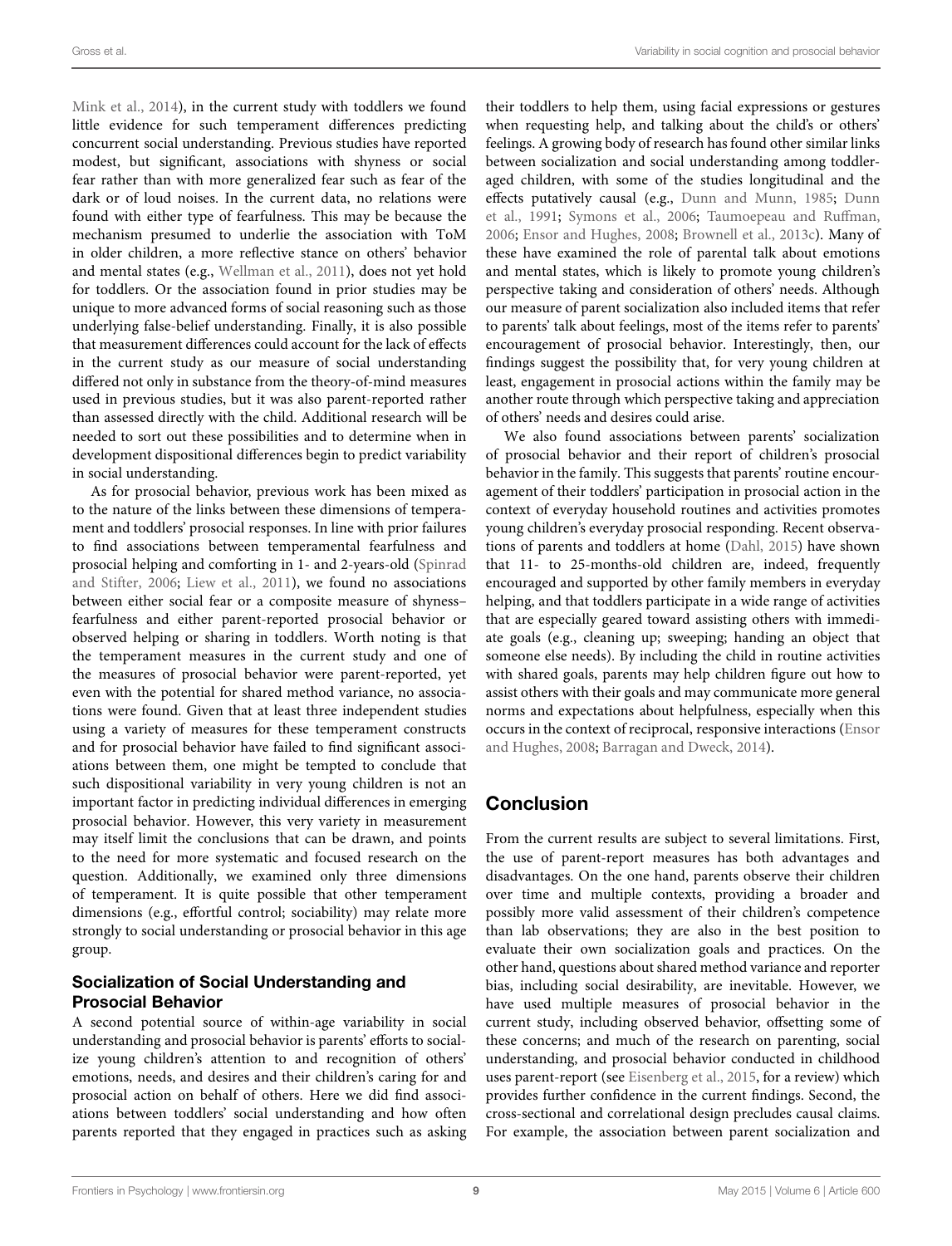social understanding could be due to the possibility that parents who are more enthusiastic about encouraging their children to help and share are also more likely to engage in emotion and mental-state talk with their children or to be more sensitive to evidence of early social understanding in their child's behavior. Furthermore, it is worth noting that other factors besides those on which we've focused in the current study undoubtedly contribute to individual differences in social understanding and prosocial behavior. These include child factors such as motivational, attentional, and regulatory capacities; parent characteristics, such

# **References**

- <span id="page-9-30"></span>Barragan, R., and Dweck, C. (2014). Rethinking natural altruism: simple reciprocal interactions trigger children's benevolence. *Proc. Natl. Acad. Sci. U.S.A.* 111, 17071–17074. doi: 10.1073/pnas.1419408111
- <span id="page-9-5"></span>Bischof-Köhler, D. (1991). "The development of empathy in infants," in *Infant Development: Perspectives from German-Speaking Countries*, eds M. E. Lamb and H. Keller (Hillsdale, NJ: Erlbaum), 245–273.
- <span id="page-9-26"></span>Bretherton, I., and Beeghly, M. (1982). Talking about internal states: the acquisition of an explicit theory of mind. *Dev. Psychol.* 18, 906–921. doi: 10.1037/0012- 1649.18.6.906
- <span id="page-9-24"></span>Bretherton, I., Fritz, J., Zahn-Waxler, C., and Ridgeway, D. (1986). Learning to talk about emotions: a functionalist perspective. *Child Dev.* 57, 529–548. doi: 10.2307/1130334
- <span id="page-9-0"></span>Brownell, C., Ramani, G., and Zerwas, S. (2006). Becoming a social partner with peers: cooperation and social understanding in one- and twoyear-olds. *Child Dev.* 77, 804–821. doi: 10.1111/j.1467-8624.2006.t01- 1-.x-i1
- <span id="page-9-9"></span>Brownell, C. A. (2013). Early development of prosocial behavior: current perspectives. *Infancy* 18, 1–9. doi: 10.1111/infa.12004
- <span id="page-9-1"></span>Brownell, C. A., Iesue, S. S., Nichols, S. R., and Svetlova, M. (2013a). Mine or yours? development of sharing in toddlers in relation to ownership understanding. *Child Dev.* 84, 906–920. doi: 10.1111/cdev.12009
- <span id="page-9-3"></span>Brownell, C. A., Nichols, S. R., and Svetlova, M. (2013b). "Converging developments in prosocial behavior and self-other understanding in the second year of life: the second social-cognitive revolution," in *Navigating the Social World: What Infants, Children, and Other Species can Teach Us*, eds M. Banaji and S. Gelman (New York, NY: Oxford University Press), 385–390.
- <span id="page-9-18"></span>Brownell, C. A., Svetlova, M., Anderson, R., Nichols, S. R., and Drummond, J. (2013c). Socialization of early prosocial behavior: parents' talk about emotions is associated with sharing and helping in toddlers. *Infancy* 18, 91–119. doi: 10.1111/j.1532-7078.2012.00125.x
- <span id="page-9-31"></span>Carpendale, J., Kettner, V., and Audet, K. (2014). On the nature of toddlers' helping: helping or interest in others' activity? *Soc. Dev*. 24, 357–366. doi: 10.1111/sode.12094
- <span id="page-9-20"></span>Carpendale, J., and Lewis, C. (2004). Constructing an understanding of mind: the development of children's social understanding within social interaction. *Behav. Brain Sci.* 27, 79–151. doi: 10.1017/S0140525X04000032
- <span id="page-9-13"></span>Crockenberg, S., and Litman, C. (1990). Autonomy as competence in 2-yearolds: maternal correlates of child defiance, compliance, and self-assertion. *Dev. Psychol.* 26, 961–971. doi: 10.1037/0012-1649.26.6.961
- <span id="page-9-16"></span>Dahl, A. (2015). The developing social context of infant helping in two U.S. samples. *Child Dev.* doi: 10.1111/cdev.12361 [Epub ahead of print].
- <span id="page-9-10"></span>Denham, S., Bassett, H., and Wyatt, T. (2015). "The socialization of emotional competence," in *Handbook of Socialization: Theory and Research*, 2nd Edn, eds J. Grusec and P. Hastings (New York, NY: Guilford Press), 590–613.
- <span id="page-9-22"></span>Denham, S., and Kochanoff, A. T. (2002). Parental contributions to preschoolers' understanding of emotion. *Marriage Fam. Rev.* 34, 311–343. doi: 10.1300/J002v34n03\_06
- <span id="page-9-21"></span>Denham, S., Zoller, D., and Couchoud, E. (1994). Socialization of preschoolers' emotion understanding. *Dev. Psychol*. 30, 928–936. doi: 10.1037/0012- 1649.30.6.928
- <span id="page-9-25"></span>Drummond, J., Hammond, S. I., Waugh, W. E., Satlof-Bedrick, E., and Brownell, C. A. (2014a). Helping the one you hurt: toddlers' emotional responses and

as warmth and reciprocity, and aspects of the parent–child relationship, such as attachment security. Moreover, these are likely to interact with one another and with the constructs examined in this paper to influence early individual differences.

In sum, the current study has shown that individual variability in early social understanding is associated with variability in several different measures of prosocial behavior, and that variability in both constructs is more strongly and consistently associated with differences in parents' socialization of prosocial responding than with dispositional differences among children.

prosocial behavior after harming another. *Paper presented at the meeting of the International Conference for Infant Studies*, Berlin.

- <span id="page-9-19"></span>Drummond, J., Paul, E. F., Waugh, W. E., Hammond, S. I., and Brownell, C. A. (2014b). Here, there and everywhere: emotion and mental state talk in different social contexts predicts empathic helping in toddlers. *Front. Psychol.* 5:361. doi: 10.3389/fpsyg.2014.00361
- <span id="page-9-29"></span>Dunfield, K. (2014). A construct divided: prosocial behavior as helping, sharing, and comforting subtypes. *Front. Psychol.* 5:958. doi: 10.3389/fpsyg.2014. 00958
- <span id="page-9-2"></span>Dunfield, K., Kuhlmeier, V. A., O'Connell, L., and Kelley, E. (2011). Examining the diversity of prosocial behavior: helping, sharing, and comforting in infancy. *Infancy* 16, 227–247. doi: 10.1111/j.1532-7078.2010.00041.x
- <span id="page-9-33"></span>Dunn, J., Brown, J., Slomkowski, C., Tesla, C., and Youngblade, L. (1991). Young children's understanding of other people's feelings and beliefs: individual differences and their antecedents. *Child Dev.* 62, 1352–1356. doi: 10.2307/1130811
- <span id="page-9-32"></span>Dunn, J., and Munn, P. (1985). Becoming a family member: family conflict and the development of social understanding in the second year. *Child Dev.* 56, 480–492. doi: 10.2307/1129735
- <span id="page-9-11"></span>Eisenberg, N., Cumberland, A., and Spinrad, T. L. (1998). Parental socialization of emotion. *Psychol. Inquiry* 9, 241–273. doi: 10.1207/s15327965pli 0904\_1
- <span id="page-9-8"></span>Eisenberg, N., and Spinrad, T. (2014). "Multidimensionality of prosocial behavior: rethinking the conceptualization and development of prosocial behavior," in *Prosocial Development: A Multidimensional Approach*, eds L. Padilla-Walker and G. Carlo (New York, NY: Oxford University Press), 17–42.
- <span id="page-9-4"></span>Eisenberg, N., Spinrad, T., and Knafo-Noam, A. (2015). "Prosocial development," in *Handbook of Child Psychology and Developmental Science*, Vol. 3, *Socioemotional Processes*, eds R. Lerner and M. Lamb (Hoboken, NJ: Wiley), 610–656.
- <span id="page-9-6"></span>Ensor, R., and Hughes, C. (2005). More than talk: relations between emotion understanding and positive behavior in toddlers. *Br. J. Dev. Psychol.* 23, 343– 363. doi: 10.1348/026151005X26291
- <span id="page-9-23"></span>Ensor, R., and Hughes, C. (2008). Content or connectedness? Mother-child talk and early social understanding. *Child Dev.* 79, 201–216. doi: 10.1111/j.1467- 8624.2007.01120.x
- <span id="page-9-7"></span>Garner, P. W., Dunsmore, J. C., and Southam-Gerrow, M. (2008). Motherchild conversations about emotions: linkages to child aggression and prosocial behavior. *Soc. Dev.* 17, 259–277. doi: 10.1111/j.1467-9507.2007.00424.x
- <span id="page-9-27"></span>Goldsmith, H. H. (1996). Studying temperament via construction of the toddler behavior assessment questionnaire. *Child Dev.* 67, 218–235. doi: 10.2307/1131697
- <span id="page-9-28"></span>Goodman, R. (1997). The strengths and difficulties questionnaire: a research note. *J. Child Psychol. Psychiatry* 38, 581–586. doi: 10.1111/j.1469-7610.1997.tb01545.x
- <span id="page-9-15"></span>Grusec, J. E. (1991). Socializing concern for others in the home. *Dev. Psychol.* 27, 338–342. doi: 10.1037/0012-1649.27.2.338
- <span id="page-9-12"></span>Grusec, J. E., and Hastings, P. D. (2007). *Handbook of socialization*. New York, NY: Guilford Press.
- <span id="page-9-17"></span>Hammond, S. I., and Carpendale, J. I. M. (2015). Helping children help: the relation between maternal scaffolding and children's early help. *Soc. Dev*. 24, 367–383. doi: 10.1111/sode.12104
- <span id="page-9-14"></span>Hammond, S. I., Müller, U., Carpendale, J. I. M., Bibok, M. B., and Liebermann-Finestone, D. (2012). The effects of parental scaffolding on preschoolers' executive function. *Dev. Psychol.* 48, 271–281. doi: 10.1037/a0025519